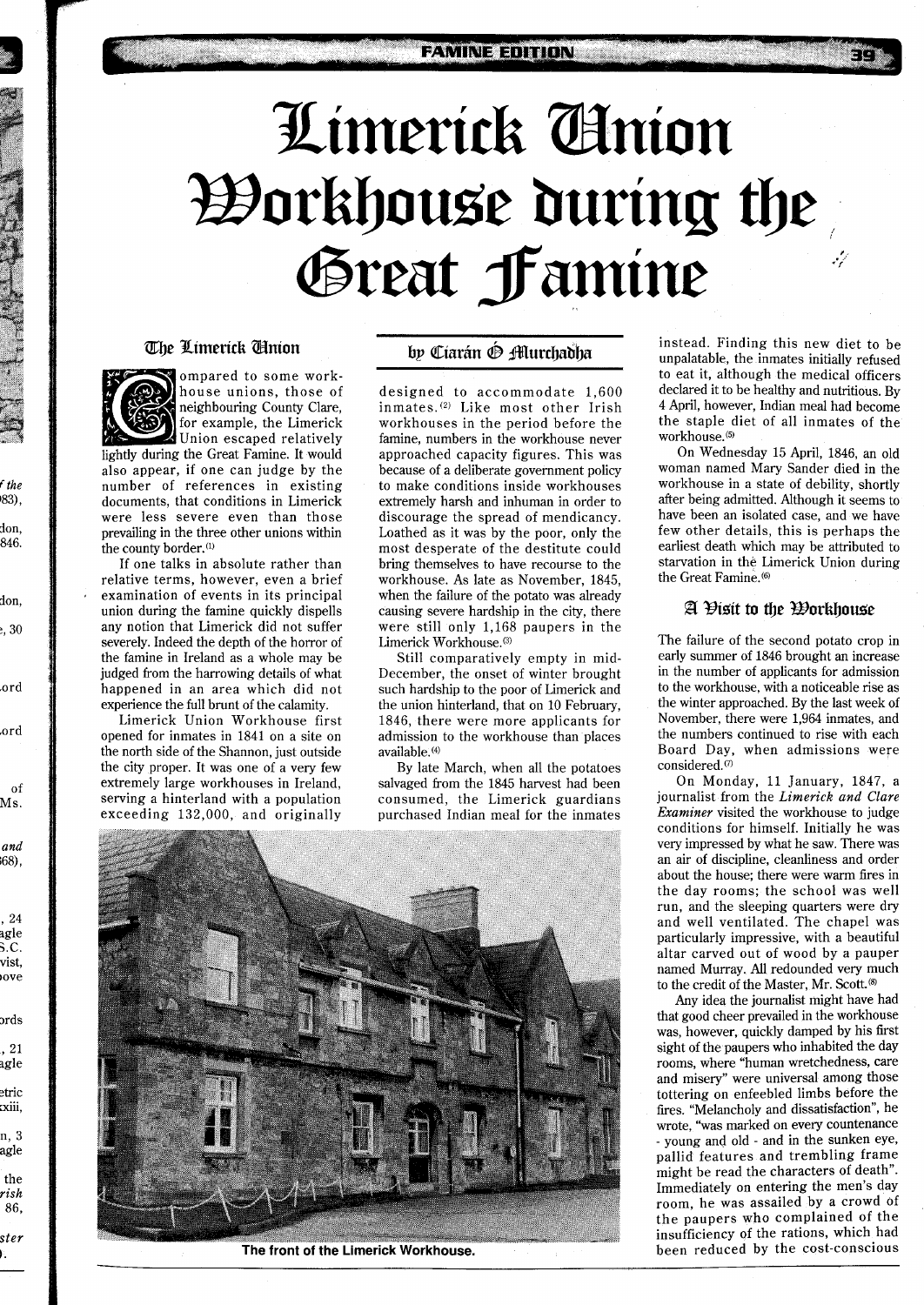guardians. Whereas before they had been in receipt of llb. of bread each morning, and 8 ounces of stirabout for dinner, this had been cut to 8 ounces of bread and 7 ounces of stirabout, not enough to keep body and soul together. In the women's sitting room, where he had a first impression of "useful and gentle labour", on his arrival a general outcry arose from among the inmates whose complaints were similar to those of the men.

Two days after the journalist's visit to the workhouse, the dietary was increased again to 12 ounces of bread for the men at dinner, with corresponding increases for the women and children. This followed a disturbance in the house on the Tuesday, when some women inmates were involved in a vociferous protest against the food, but it is not possible to tell if the riot or the adverse publicity created by the journalist's report, were the motivating factors behind the improvement.<sup>(9)</sup>

#### *Overcrowding and fever*

On the day of the visit by the journalist from the *Examiner,* there were 2,489 paupers in the workhouse, 900 more than it was designed to house. As the numbers continued to climb, and with 300 applications pending, the guardians were forced to fit up 70 beds under the enclosed workhouse sheds as a temporary measure.<sup>(10)</sup>

By the end of March, the workhouse was seriously overcrowded. Conscious of the dangers to health, safety and hygiene that this situation entailed, the Poor Law Commissioners, under sealed order, directed that the guardians reduce the numbers of paupers in the workhouse to 2,000 and not to admit any further paupers until numbers had fallen below that figure. This was an admirable measure in itself, but the commissioners offered no direction as to what was to be done with those thousands who were henceforth to be excluded indefinitely, crowds of whom now clamoured each day for entry at the workhouse gate.

By now, an epidemic of typhus, relapsing fever and dysentery was raging all over Ireland, with Limerick city being one of the worst affected places in the country.<sup>(11)</sup> The numbers of fever deaths in the Limerick workhouse rose steadily throughout March, with 81 deaths in the last week of the month. In the fever hospital on 31 March, there were 659 patients, with some 354 still in a critical condition.<sup>(12)</sup> By early May, the expense of burying the workhouse dead locally had reached a crisis point, so that the guardians were driven to using the grounds of the workhouse until a proper graveyard site could be purchased.<sup>(13)</sup> But even though fever deaths would mount over the next few months, the weekly number of fever deaths in the workhouse was much lower than in many other areas. In the main Cork workhouse, for example 757 persons died of fever during March, and at Castlerea, out of 990 inmates present in the workhouse at the end of the month, 830 had fever. $(14)$ 



**The foundation stone of the Limerick Workhouse.** 

#### Poor Law Extension Act

All through the first half of 1847, the numbers applying for admission to the Limerick workhouse continued to rise and in May accommodation had to be found for 900 further inmates. This was done by carrying out structural alterations to the existing buildings and by adding sheds inside. A new fever hospital building holding 90 patients, was also added, and even then it was clear that further accommodation would be needed.

Despite this mounting pressure on the workhouse, however, it was only when the Poor Law Extension Act came into effect in the summer of the year that the burden suddenly assumed an almost unsupportable weight. Under this Act, all relief was henceforth to be channelled through the Poor Law system. No longer would the state provide either public works or soup kitchens, and from now on, all relief would be paid for by the ratepayers within each union, landlords and tenants, each paying half the rates on each holding above E4 valuation. In the case of tenants whose valuation was E4 or less, all the rates were payable by the landlord. Another clause in the 1847 Act, the notorious 'Gregory Clause', forced tenants with holdings above a quarter acre in size to relinquish them before relief would be afforded them.

The implementation of the new Poor Law Extension Act was bound to lead to an enormous amount of dislocation. The Limerick guardians failed to grasp the full extent of the burden which was about to fall on them, and in late August, contented themselves with appointing a committee to investigate how they would proceed under the provisions of the Act. On 25 August, they had been warned by Captain O'Brien, a government relief inspector in the Limerick Union, that under the new Act, some 26,000 paupers would become dependent entirely on the union for subsistence:

*The guardians, merely attending to the usual routine of workhouse business, were surprised by a rumour that the poor*  *of the rural districts would apply in a body for relief on the 20th of October* - *The Guardians on that day had in readiness a strong force of military and constabulary to intimidate the starving wretches who were to apply to them for relie\$ The 26,000 paupers of the Union were deterred from seeking any relief and were left to starve or live by plunder.*  It is not surprising that the counties in *the vicinity were in a disturbed state. September, October, Nouemb6r passed and no more than the usual workhouse*   $relief was given.$ <sup>(15)</sup>

In these months, the workhouse became grossly overcrowded, and as increasing numbers died of fever, the dead were buried without any inquiry into the cause of death. With the onset of winter, the workhouse gate was mobbed by large numbers of applicants seeking entry, many of them dying on the spot.

*On the 6th December, crowds of paupers from the city and rural districts were squatted around the Workhouse gate, having sought in vain the week preceding for admittance. Notwithstanding the stom which blew so violently on that day, as to cause the shops to be shut in town, and though it rained heavily this miserable looking crowd remained there all day, the greater number of them without food, except raw turnips, stolen by those who could climb over the wall of a garden near the Workhouse. Many of them were sitting on the wet ground from fatigue, and several of them fainted from weakness. There was no room for them in the workhouse, and no provision for them; consequently the same scene occurred on Tuesday, the 7th, the day less gloomy, the rain fell more heavily. They were again sent away unrelieved* ... *On the 8th, the Board Day (Wednesday) the crowd was so dense at the gate that several persons could only obtain access by means of a ladder over the wa11.(16)* 

The following day, Thursday the 9th, "in consequence of an attack on the building being anticipated", a force of police was dispatched to the workhouse.<sup>(17)</sup> On arrival, however, all they found was a group of five hundred "shivering objects", whose state of pitiful debilitation rendering them incapable of even a threatening gesture let alone an attack on the house.

The workhouse officials moved among this crowd, some of whom had come from the furthest extent of the union, and some of whom appeared to be dying. Since the workhouse was already crammed with paupers (there were 2,370 inside), there was no room for any of those at the gate, despite their eligibility. The relieving officer, Mr. Donnelly, when asked if he would give outdoor relief to those who failed to gain admittance, declared that he would relieve all of the applicants if he could, but insisted that the workhouse test prescribed by regulations be first applied. This meant, according to one observer: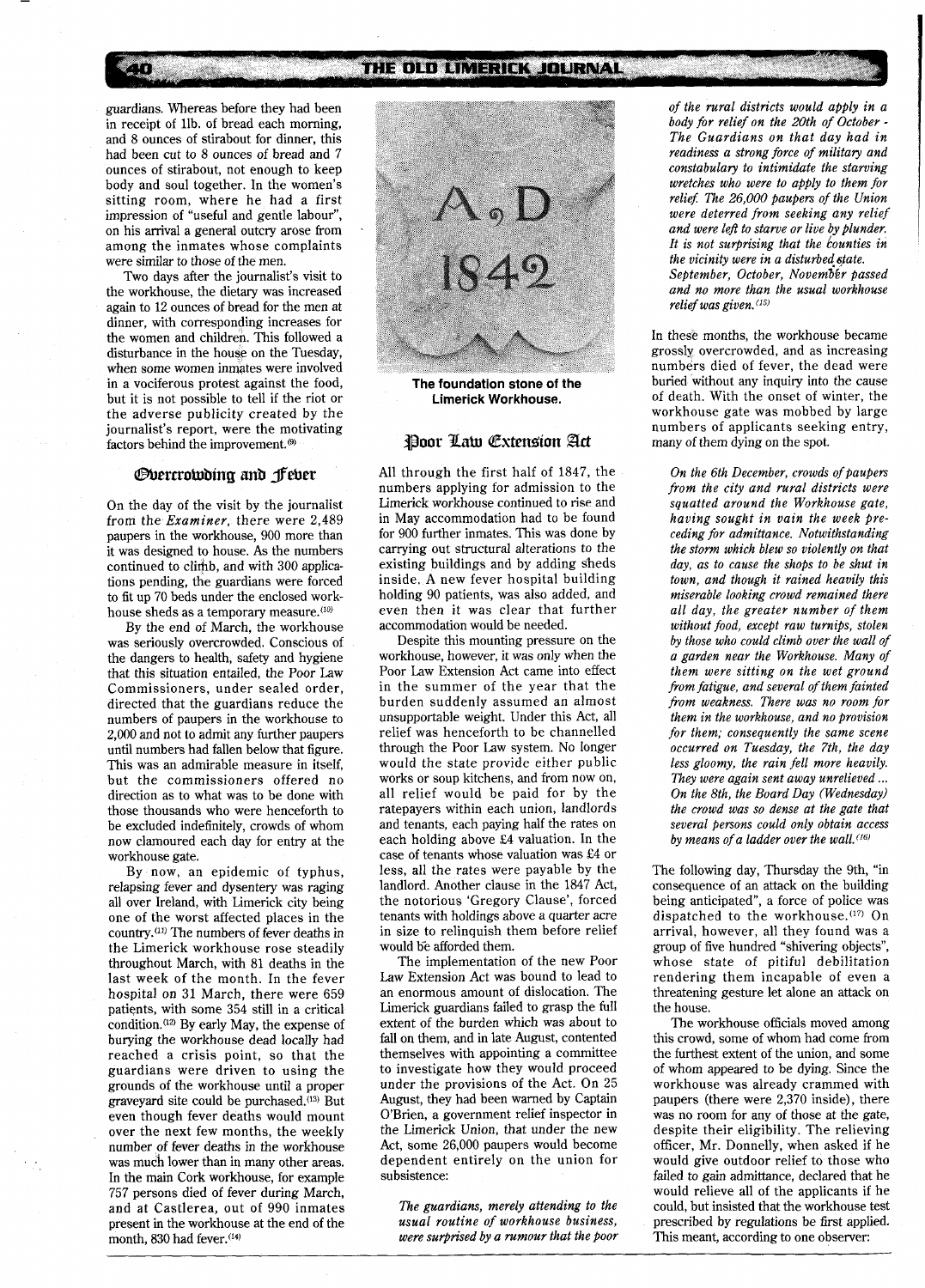n a er in ınd ing for ion lief der. ; in sed: use

me ing ere use the rge try,

bers vere ate,

breling

that

t in

this

here

iem

olen ll of

y of

und

nted

tor !

sion

ene:

day

vily.

 $d \, ...$ iay)

that

cess:

"in

ling

was

 $On$ 

as a

cts",

tion

n a

 $\frac{1}{2}$  on

iong

rom

ome

the

with

here

zate,

ving

f he

who

it he

f he

test

lied.

D

#### **FAMINE EDITION**



... that it should be ascertained as proof of real destitution that the applicants for food were satisfied to go into the workhouse. Now, on seeing a strong body of police placed there to keep them out, it abbeared to us a rather anomalous policy. The starving poor are informed they must enter the workhouse prior to getting outdoor relief - they rush to it in squalid misery and find it filled to suffocation, strictly guarded on every side lest they should get in. They are then coolly told that outdoor relief must be given to a portion of those within, so as to test the poverty of applicants without. The idea of waiting to ascertain if persons would enter a workhouse, who are constantly pounding at the door for admittance, is really a novel feature in the administration of the Poor Relief Bill, and on witnessing the process, we could have laughed outright at the folly of the experiment, did not the sight of so much misery prevent us from enjoying the farce, or manifesting a semblance of a want of sympathy with so much patient suffering.

## Auxiliaries and Outdoor Relief

The authorities were unmoved by any criticism of their actions, and rather than extend outdoor relief, the guardians rented a large grainstore at Mount Kennett and filled it with women and boy paupers.

There was no accommodation in it such as kitchen, tables, forms, privies, several without blankets, their food brought cold from the workhouse, so that it presented the most indescribable scene of filthy wretchedness. (18)

Finally, the guardians voted by majority decision to allow outdoor relief, in the

The interior of a workhouse.

process gaining extra workhouse space by a rigid implementation of the workhouse test, which had not hitherto been done. This entailed clearing the workhouse of the old and the disabled, who were granted allowances and sent to fend for themselves in the city. Most of them were unable to do so:

... a poor woman who spent six years in the workhouse, who on this allowance is in a state of starvation, and nudity, endeavouring to provide food, lodging, fuel and clothes for 1s. 6d. per week. One shilling per week is given to the sick and infirm who were not in the workhouse; six pence for a child!

I have known a sick poor man and his child to die of cold and want on this pittance. Hundreds are dying of starvation who can get no relief.

I have known three persons of one family who died from want of food. Not until the fourth was dying could they obtain any relief.

A middle-aged, active stout man named Cross, and a large family, were all reduced to skeletons from want. I entered their cabin one day; all were in bed from weakness; for 48 hours previously they did not taste a morsel; a coffin for the father was the first out-door relief they got, though several applications were  $made.$  $(19)$ 

Another newspaper reported on the results of this policy:

The number of sick calls attended to in the one parish of St. John's in one week only, by the clergymen of whom we speak, amounted to - how many do you think? - to ninety five, exclusive of calls suddenly given at night. One half the sick thus visited and attended, were removed from the Workhouse to make

room for the able-bodied and, sent to seek their fortunes on eighteen-pence a week, they could not of course procure either 'comfortable' lodgings or suitable sustenance. Garrets and holes, and cellars were the only refuges they were able to obtain and, entering into these, without firing or food, clothing for the night or furniture of any kind:- losing the warmth, however insufficient it may be, diffused through the workhouse; losing the benefit of regularity in meals; deprived of all attendance and depending altogether on eighteen pence a week, the extruded inmates of the Workhouse speedily declined, contracted disease, and, as we have said, out of their numbers one half the melancholy list of the Clergymen was composed. Some becoming enfeebled from sickness and unable to creep out - denied any relief through the hands of a messenger, for the law, as it is enforced recognises no deputy - these helpless beings were in a state perfectly indescribable when the Clergyman saw them, and obviously dying of starvation and neglect. Several have since died; the applications for what are called charity coffins proving too surely their unfortunate end.

The clergyman mentioned in the report gave an account of some of those sent from the workhouse, one of whom he

... found stretched in a garret, a board for his pillow, and the floor for his bed, a man named Thomas Lyons, sixty years of age. The house in which he had found shelter is opposite the Chapel of St. John's, and he lay extended on the floor without coverlet of any kind, half-clothed in rags, and his features exhibiting the colour of saffron. He complained of no disease; he was dying of starvation. He had made application at the workhouse,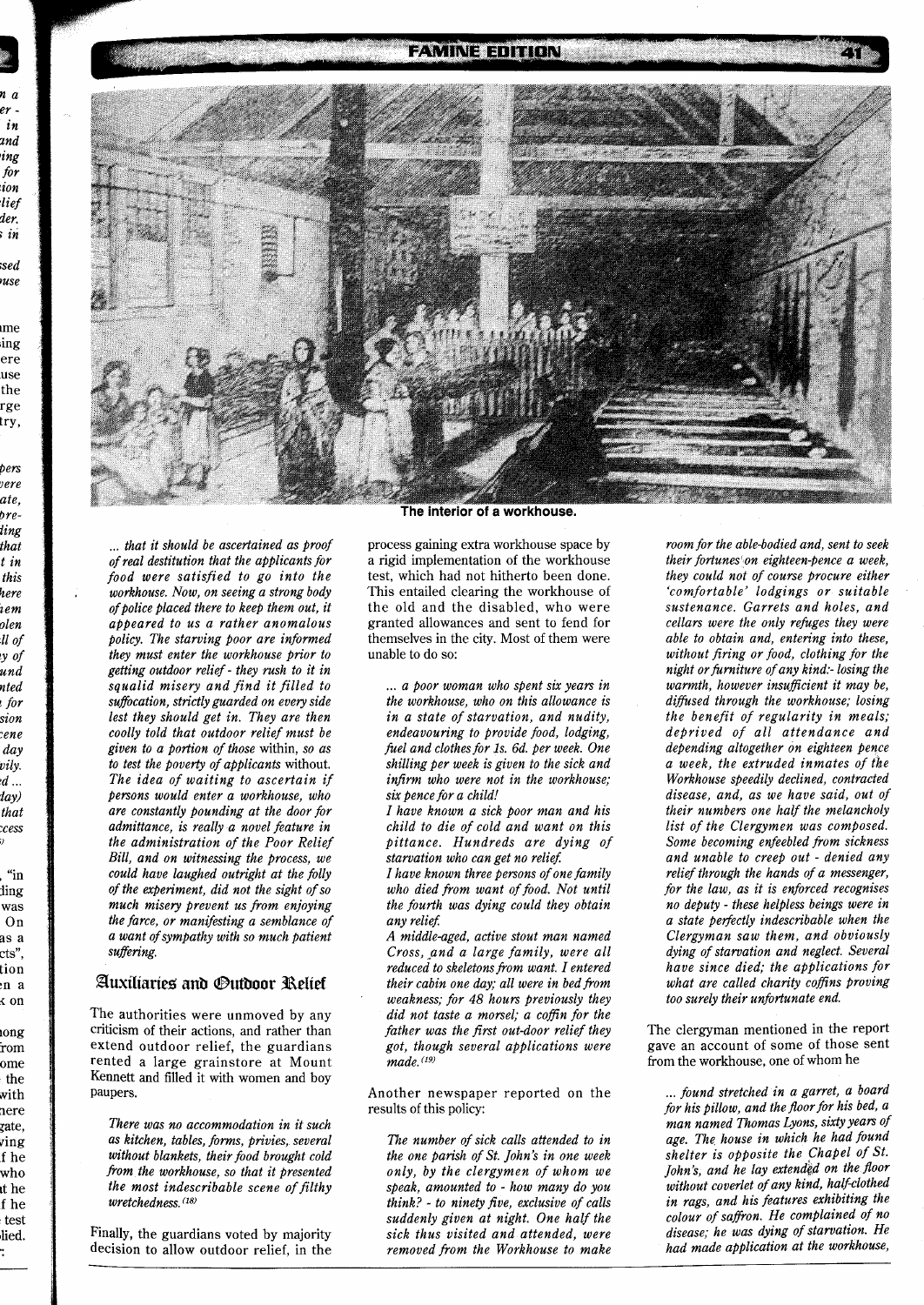*but his application was refused and he retired to the garret to die, away from the dogs, and to make sure of receiving the Christian rites of burial.*<sup>(20)</sup>

## '\ell, \trite to the Commissioners', the Mount **Kennett Auxiliary**

Overwhelmed by applicants for relief, the guardians eventually had to rent buildings for temporary accommodation to house the newcomers.(21) These buildings were not at all suitable for the purpose for which they were acquired, and hastily fitted out and inadequately staffed as they were, soon posed serious health problems themselves.

On 7 January, 1848, an extraordinary meeting of the guardians was held to examine the state of the newly opened 'auxiliary' workhouse at Mount Kennett, which catered for children. Alderman Walnutt, who had been to Mount Kennett, expressed himself appalled at what he had witnessed.(22) The children quartered there lived in such foul conditions that he had to pick his way through the filth even before he managed to enter the building, and inside, he had been horrified to see a number of children there, some dying, some dead lying on the beds. According to the written statement of Dr. Brodie, the physician who accompanied Walnutt to Mount Kennett, the state of the place was 'horrible'. The children, he said, dead and dying, were mingled together, and there was scarcely a pane of glass on one side of the house. The chairman of the meeting, one J.T. Devitt, refused to believe either Walnutt or Brodie, referring to their respective reports as 'highly coloured'. Throughout the discussion, he displayed a callousness typical of those elements in society who feared that proper provision for the sick poor would be at a personal cost to them through increases in the poor law rate.

*Chairman* - *Well, Zfit be so, you ought to apply to the Commissioners. If1 were not in the chair, I would move as much, and let them send down a person. But I scarcely think that statement can be substantiated.* 

*Dr. Brodie* - *Mr. Walnutt, do you think that overdrawn?* 

*Ald. Walnutt* - *Decidedly not.* 

*Chairman: How many were all the dead you speak of?* 

*Dr. Brodie -Four.* 

*Chairman* - *That is four out of four hundred. Even that should be prevented if possible, but they might have died under the best medical attendance. But your statement is as strong as a description of the slaughter at Waterloo. It is too highly coloured.* 

*Dr. Grifin* - *That is too bad, Mr. Chairman; the children were found dead, without medicine and drink, without firing, or any other comfort in the place. It does not get over the matter to say that they would die under medical attendance.* 

*Chairman* - *Well, write to the Commissioners.* 

It is clear that Walnutt's conscience was deeply disturbed by the visit to Mount Kennett and that as a guardian, he felt responsible to some extent for the foul conditions in the place. Other guardians felt no such responsibility.

## Cutting Costs, Borsenitrg Conbitions

In February, there were 2,674 inmates in the three houses. 280 were admitted during the week, with 22 deaths from different causes.(23) Throughout 1848 and into 1849, as conditions outside continued to worsen, the number of pauper inmates continued to climb, as did the numbers of paupers on outdoor relief. The rates spiralled upwards.

By the end of November, there were 4,200 in the workhouses. $(24)$  A peak seems to have been reached at the end of January, 1849, when it was reported that there were 5,838 paupers in the workhouse and its auxiliaries, over three hundred more than the previous week.<sup>(25)</sup>

In this situation, the minds of the guardians were perpetually exercised in devising ways and means of reducing the enormous costs to the ratepayers. They did this by ruthlessly pruning lists of applicants, reducing an already appallingly inadequate workhouse diet, and by sponsoring emigration out of the country for hundreds of the girls.

The end results of their activities appeared in the local newspapers. In February, 1848, for example, unable to tolerate conditions at Mount Kennett further, Bridget Hayes, Honorah Downey and Bridget Clune absconded, wearing their workhouse apparel. Caught, they were jailed for stealing the property of the Limerick Union Workhouse.(26) In April, it was decided to send 150 able-bodied females to Australia, and arrangements were accordingly made.<sup>(27)</sup>

In early July, so revolted did the inmates become at the dietary regime that hundreds of them broke out of the Boherbuoy Workhouse and "emaciated and sickly" as they were, marched in protest through the city. At Thomondgate, they encountered the mayor of the city and "showed his Worship a sample of the food of which they complained, and his Worship promised to apply to the Guardians on the subject". They then marched to the main workhouse, where a strong force of policemen were stationed. Rebuked by the clerk, Mr. O'Connor, and Dr. Griffin, they were finally persuaded to return to Boherbuoy.<br/>  $^{(28)}$ 

On 31 January, 1849, 150 inmates of the Mount Kennett Workhouse were reported to be furious at conditions, especially the food regime. Some of the guardians were for expelling them from the workhouse, thereby condemning them to certain death. One of the physicians, Dr. Geary, on the other hand, "thought it would be well to ascertain if the paupers

got the amount of food ordered by the committee".(2g)

Some individuals preferred to take their chances outside the workhouse than die inside. The writer, Spencer T. Hall encountered one such in mid-1849, in the countryside, a man named Connor McInerney, who in an advanced state of disease had crawled from Limerick Workhouse: "His legs were so much swollen and so inert that at any point of pressure the indenture rerrfgined, almost as though it has been made of dead clay; and everything about him betokened a near dissolution". Asked why he had made such an effort, he replied that

... *his wife had already died there already and his two children would soon be gone too, and he had so long wished to breathe the fresh air and to die if he must die, near his home and among his people* **...(30)** 

## The Independent Order of *Oddfellows*

Outside the workhouse, many of those either not considered eligible for outdoor relief or those removed from the lists perished. Some few were fortunate to receive the ministrations of local clergy or charitable societies such as the Society of St. Vincent de Paul, or the strangely named Independent Order of Oddfellows. In mid-February, 1848, the Limerick 'Loyal City Lodge' of this latter organisation sought to bring the conditions of the ineligible sick poor to the attention of authority in a letter to the *Examiner:* 

*In one of the wretched rooms we entered into, a child of five years lay dead in a corner, from Friday morning up to three o'clock on Sunday* ... *Our members left a couple of shillings towards providing a cofin* ... *In an evening or two after, a person named Ryan, residing in Hunt's Lane, who is also receiving relief from our funds, called in to say a fine boy of his, aged l1 years, was dead from the previous morning and that he had made several applications for a cofin, but in vain.* 

Members of the Order then tried to contact officials whose duty it might be to provide coffins, but failed. Finally they contacted a Town Councillor, Robert McMahon, but

... *he could not direct us to any person who would give us a coffin; while at the same time he kindly contributed for that purpose. We added the remainder and purchased a coffin, saw it delivered, and left a small trifle of money with the unfortunate mother.* 

... *there are many cases of a similar nature occurring daily* **...(3z)** 

#### Gradual Decline in Pumbers

And so it went on through 1849 and into 1850. The number of inmates in the